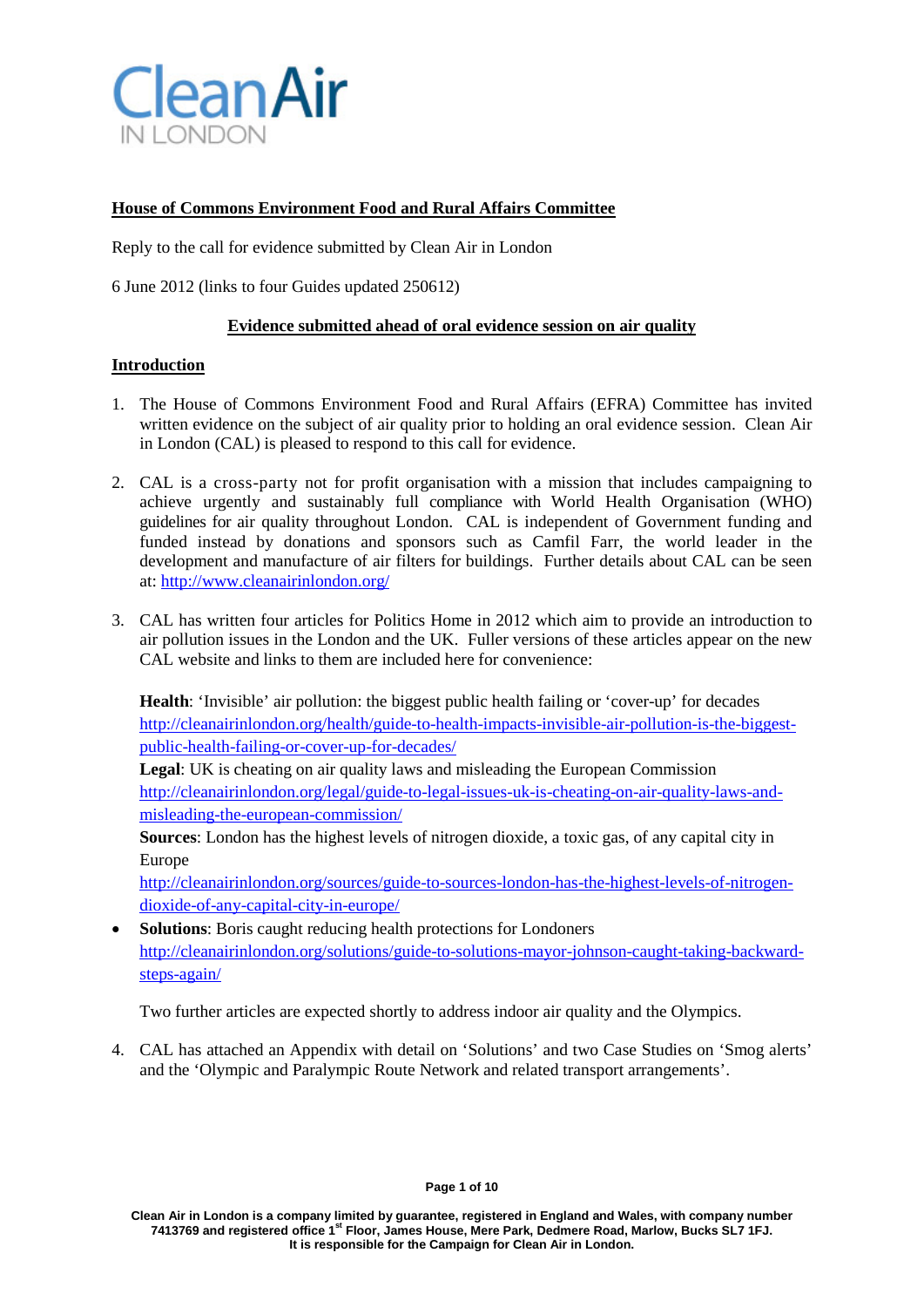

## **Health impacts of poor air quality**

- 5. Ambient or outdoor air pollution comprises particles and gases. The particles, which can comprise anything from tiny droplets to diesel soot and tyre and brake wear, are called 'particulate matter' and classified by their aerodynamic diameter in microns (one-millionth of a metre ( $\mu$ m) which is about one-hundredth of the thickness of a human hair) e.g.  $PM_{2.5}$  and  $PM_{10}$ . The gases, which can coalesce and become particles, are mainly nitrogen dioxide  $(NO<sub>2</sub>)$ , ozone  $(O_3)$  and sulphur dioxide  $(SO_2)$ .
- 6. In the Great Smog of December 1952 there were 4,075 deaths in London due to short-term exposure to visible air pollution with more over the following months. Mayor Johnson was the first politician to use advice from the Committee on the Medical Effects of Air Pollution (COMEAP) in 2009 to publish in June 2010 estimates by ward of 4,267 deaths in London in 2008 attributable to long-term exposure to invisible  $PM_{2.5}$ .
- 7. It is fair to point out there were as many early deaths in London in 2008 attributable to long-term exposure to  $PM_{2,5}$  as we thought occurred during the Great Smog of 1952 (due to short-term exposure to air pollution when we knew nothing of the long-term effects). On a like-for-like basis, only smoking causes more early deaths. COMEAP has speculated that air pollution may make some contribution to the earlier deaths of all those dying from cardiovascular causes e.g. heart attacks and strokes. It seems Ministers and the Mayor: do not understand the seriousness of this public health crisis; or do understand it but have chosen to downplay the issue to avoid accountability and action.
- 8. A more detailed explanation can be seen in the Politics Home article on Health.

### **Sources of air pollution**

- 9. CAL's analysis of the latest data from the European Environment Agency confirms that London had the highest levels of  $NO<sub>2</sub>$ , a toxic gas, of any capital city in Europe in 2010. Concentrations of  $PM_{10}$  are much higher in Beijing than London but levels of  $NO<sub>2</sub>$  are comparable in the two cities.
- 10. Analysis by the Environmental Research Group at King's College London has shown: little or no change in NO<sub>2</sub> concentrations in London in the last 10 years; and small reductions in  $PM_{10}$ concentrations between 2008 and 2010 that have since reversed. Reductions in  $PM_{10}$ concentrations are likely to have been achieved as a result of the implementation of Ken Livingstone's low emission zone (LEZ) in stages from 2008 and favourable weather conditions.
- 11. The Mayor's Air Quality Strategy in 2010 estimated road transport is the main source of  $PM<sub>2.5</sub>$ emissions in London, contributing around 80% in 2008. For emissions of NOx (i.e. not concentrations of  $NO<sub>2</sub>$ ), Boris Johnson estimates road transport and domestic gas (e.g. from cooking and heating) contributed 46% and 22% respectively in 2008.
- 12. Transboundary air pollution can be a problem particularly when wind speeds are low. That is one reason why the  $PM_{10}$  daily limit value allows 35 exceedances in a year (of a daily mean of 50 micrograms per cubic metre  $(\mu g/m^3)$ ) whereas the WHO guideline is to have none. Given the prevailing winds, it is likely that London and the UK export more transboundary air pollution to continental Europe than they receive. Berlin estimates its own contribution to  $PM_{10}$  [emissions]

#### **Page 2 of 10**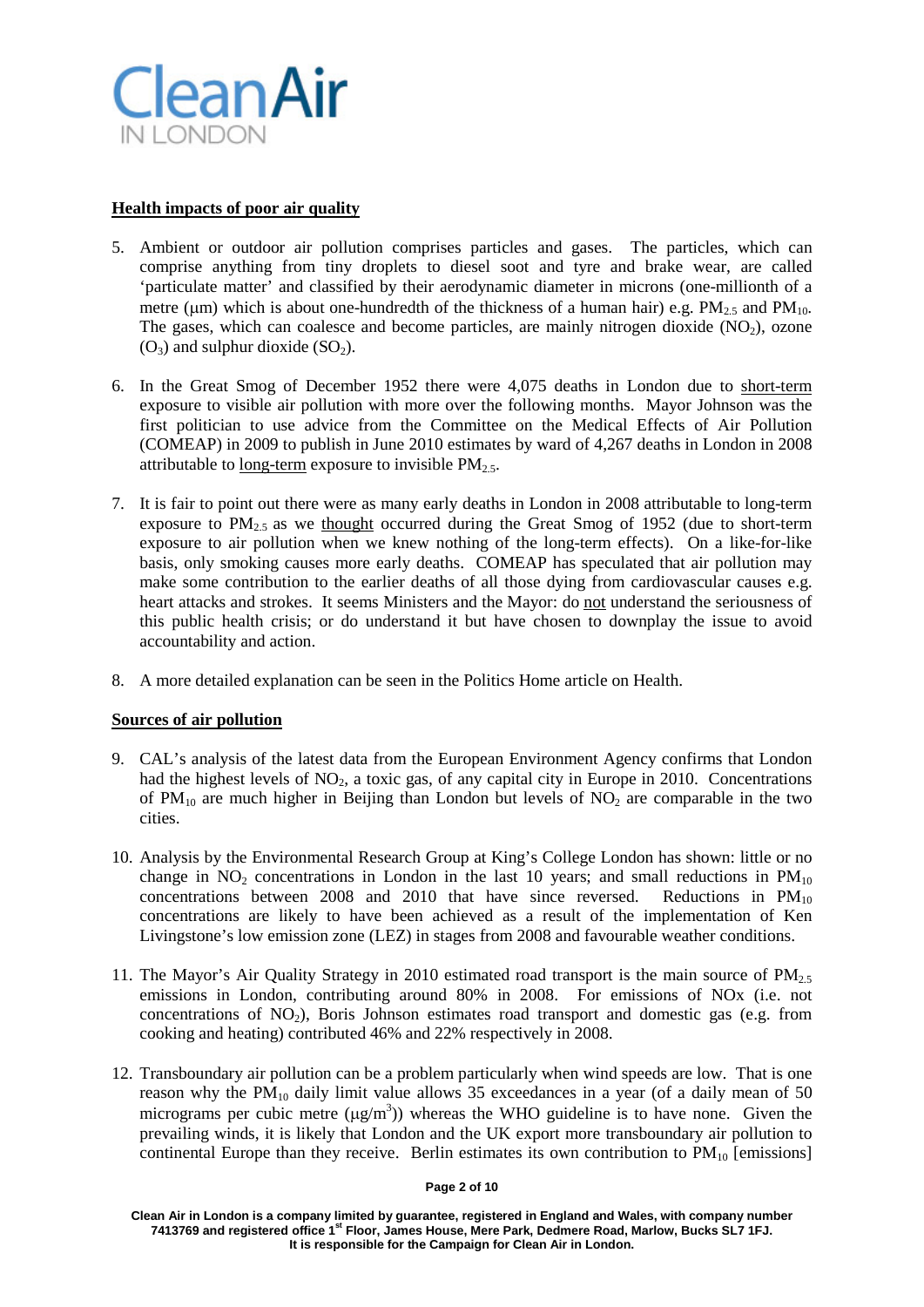

has reduced by one-third since 2006. As far as CAL is aware, no comparable estimates are available for London.

13. Paragraph 1.1.4 of the Mayor of London's Air Quality Strategy states:

*"Around 40 per cent of NO2 pollution comes from emission sources outside London. Equally, data from central London indicates that about 40 per cent of PM<sub>10</sub> originates from outside London. Sources within the UK that contribute to London's poor air quality tend to be located in the southeast of England. It is likely that these areas are also affected by pollution from London..."*

**14.** A more detailed explanation can be seen in the Politics Home article on Sources.

### **Solutions: adaptation and mitigation**

- 15. Ahead of the Mayoral and London Assembly elections, CAL urged the candidates to make 12 commitments under five themes in their manifestos to a total of 45 measures. These included:
	- i. Leadership e.g. demonstrate understanding of the issues and commit to full compliance with air pollution laws before fines become payable
	- ii. Good governance e.g. banning the use of pollution suppressants by air quality monitors and ensuring a robust and transparent monitoring network
	- iii. Improve public understanding of poor air quality e.g. smog alerts and the City of London Corporation's CityAir project which shows businesses how to help improve air quality
	- iv. Reduce traffic emissions e.g. an inner low emission zone encouraging a shift away from diesel vehicles in the most polluted places (i.e. towards petrol, hybrid, electric and/or biogas), freight consolidation and fitting abatement equipment to the most-polluted vehicles. In general, we need fewer and cleaner vehicles in the most polluted places
	- v. Cleaner public transport fleet e.g. reduce high concentrations of particles in the London Underground, fit abatement equipment to buses and replace rapidly the current taxi fleet
	- vi. Reduce emissions from non-road mobile machinery e.g. diesel particulate filters can reduce particle emissions from construction equipment by some 75%
	- vii. Support active travel e.g. encouraging walking and cycling. Introduce 20 mph zones which Berlin has shown can reduce  $NO<sub>2</sub>$  concentrations by 10-15% (when combined with traffic smoothing and strict enforcement)
	- viii. Plan for good air quality e.g. energy efficient buildings and travel plans
	- ix. Reduce building emissions e.g. use boilers with low emissions of oxides of nitrogen
	- x. Improve indoor air quality e.g. comply with European and British guideline BS EN 13779
	- xi. Focus on children, the elderly, the poor and ethnic minorities e.g. schools
	- xii. Ensure a low emission Olympics with a legacy e.g. one or more inner LEZs based around the central London zone and other hotspots
- 16. See a more detailed analysis in the Appendix and the Politics Home article on Solutions.

### **Air quality laws**

17. Air quality laws are breached every day by a factor or two or more along London's busiest roads (and elsewhere). No other public health or environmental standard is breached on such a large scale with such serious consequences for public health.

#### **Page 3 of 10**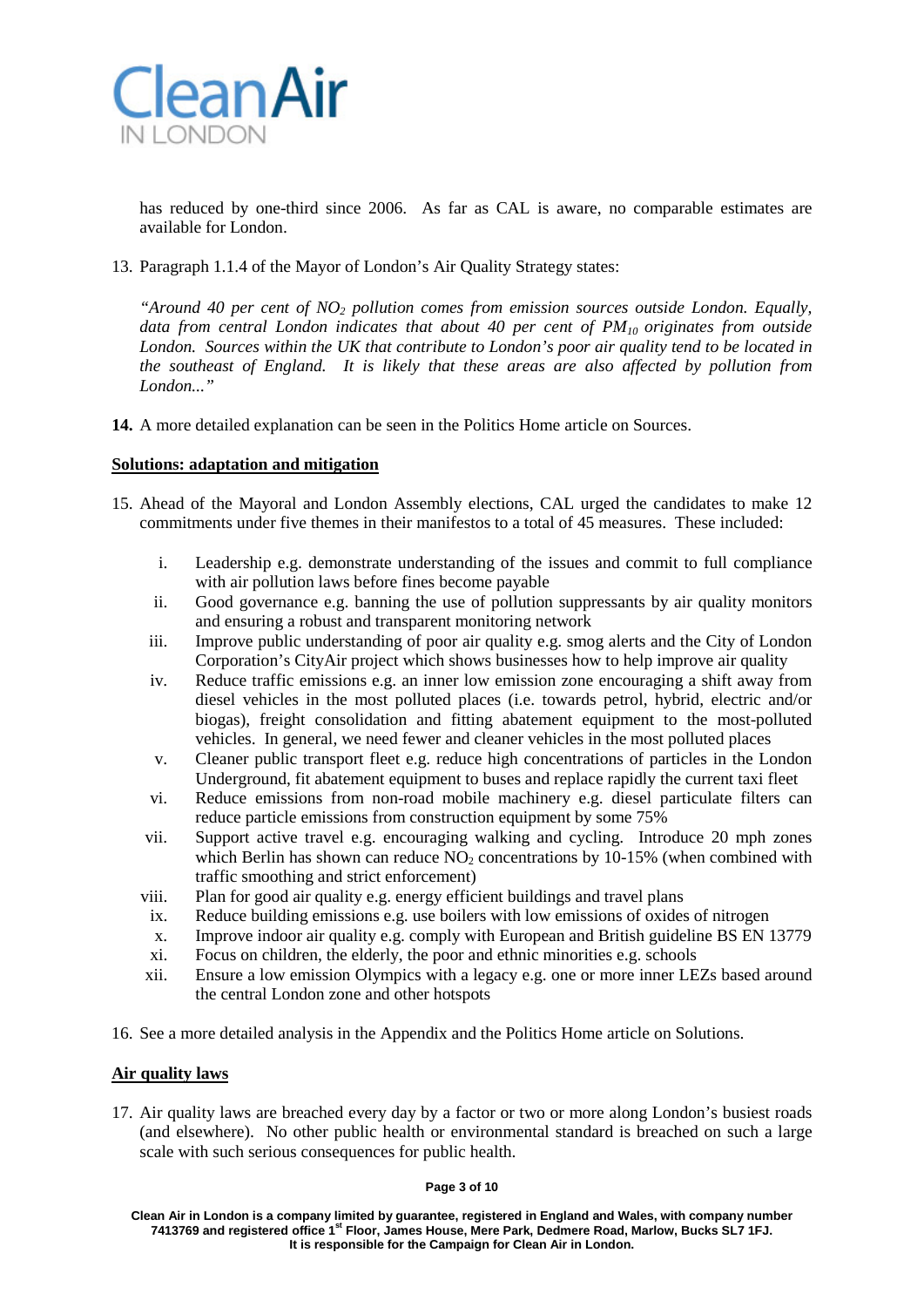

- 18. CAL has therefore lodged a formal complaint with the European Commission about the UK's failure to comply with air quality laws. 'Part one' of the Complaint is that: the UK obtained unlawfully a time extension to comply with the daily limit value for  $PM_{10}$  in London; and, without prejudice to that part of the Complaint, even if a time extension is sustained for the  $PM_{10}$  daily limit value, it was breached in Neasden Lane, London (again) in 2011. 'Part two' of the Complaint is that: the UK breached the annual mean and hourly limit values for  $NO<sub>2</sub>$  in London and 16 other zones in 2010 (and 2011); and has not applied for a time extension for those zones (i.e. it submitted: plans for 23 zones in September 2011 under Article 22 of Directive 2008/50/EC on ambient air quality and cleaner air for Europe; and plans for London and 16 other zones under Article 23). A response to CAL's compliant is expected shortly.
- 19. The excellent London Air Quality Network reported Neasden Lane in Brent as having reached 36 Bad Air Days on 10 April 2012. Brent Council has said the site meets the requirements of Directive 2008/50/EC but Defra says it does not. See: <http://www.londonair.org.uk/london/asp/news.asp?NewsId=PM10Brent&StartIndex=11>

By 6 June 2012, the monitoring station in Neasden Lane was reporting 42 Bad Air Days. See: [http://www.londonair.org.uk/london/asp/publicstats.asp?region=0&site=BT5&la\\_id=&network=](http://www.londonair.org.uk/london/asp/publicstats.asp?region=0&site=BT5&la_id=&network=All&postcode=&MapType=Google&zoom=9&lat=51.431751825946115&lon=-0.17578125&laEdge) [All&postcode=&MapType=Google&zoom=9&lat=51.431751825946115&lon=-](http://www.londonair.org.uk/london/asp/publicstats.asp?region=0&site=BT5&la_id=&network=All&postcode=&MapType=Google&zoom=9&lat=51.431751825946115&lon=-0.17578125&laEdge) [0.17578125&laEdge=](http://www.londonair.org.uk/london/asp/publicstats.asp?region=0&site=BT5&la_id=&network=All&postcode=&MapType=Google&zoom=9&lat=51.431751825946115&lon=-0.17578125&laEdge)

20. In response to a letter from CAL seeking details of equalities assessments undertaken by Defra in relation to  $NO<sub>2</sub>$  plans and programmes submitted to the European Commission, Defra told CAL in a letter dated 31 August 2011:

*"It is not Government policy to carry out 'integrated' impact assessments for plans such as air quality plans that collate existing policies and plans for which impact assessments (IAs) have already been carried out. Government is required to conduct IAs for potential new policies and, as you know, an options stage IA for a Low Emission Zone (LEZ) framework measure was referenced in the consultation. Developing an IA is a continuous process and the IA for the LEZ framework, or any other new measure, will consider the need for assessments on race equality and human rights impacts as part of this process."*

In summary, together with other correspondence, CAL has discovered that Defra has: produced no new plans to comply with NO<sub>2</sub> limit values; undertaken no equalities assessment; and holds no information relating to inequalities and  $NO<sub>2</sub>$ .

- 21. A report for Defra titled 'Air Quality and Social Deprivation in the UK: an environmental inequalities analysis' (Interim Report 2 to Defra under Task 3 of Contract RMP/2035) dated June 2005 showed that 18.8% of the most deprived decile of the population experienced the highest 10% of  $NO<sub>2</sub>$  concentrations compared to 2.8% of the least deprived decile (Table 5.1 on page 20).
- 22. The Court of Appeal ruled on 30 May 2012 that the UK's breaches of air quality laws are a matter for the European Commission. ClientEarth's case against the Government in the High Court in December 2011 forced Defra to admit that it has breached  $NO<sub>2</sub>$  limit values.

**Clean Air in London is a company limited by guarantee, registered in England and Wales, with company number 7413769 and registered office 1st Floor, James House, Mere Park, Dedmere Road, Marlow, Bucks SL7 1FJ. It is responsible for the Campaign for Clean Air in London.**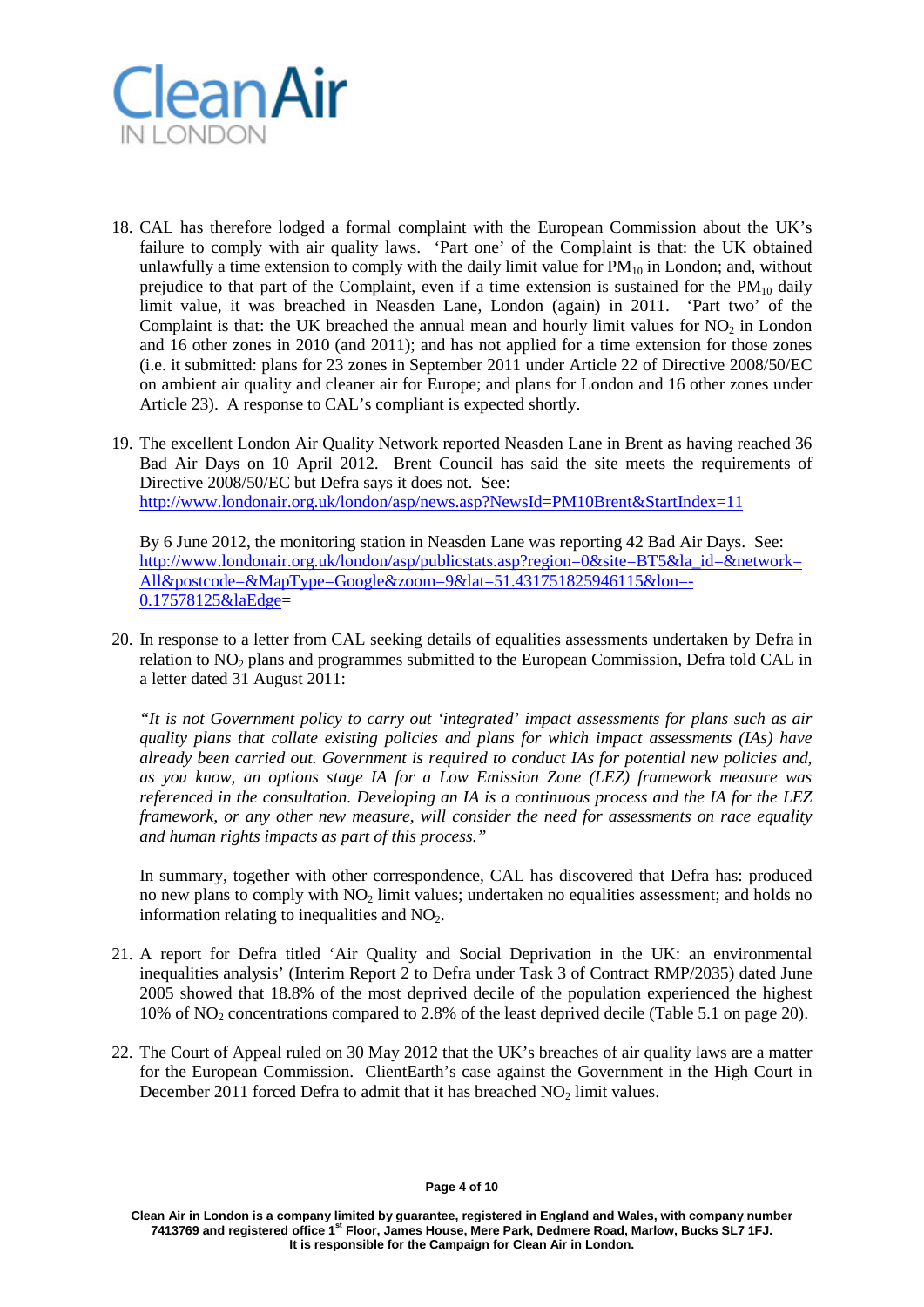

- *23.* Defra's response to the Red Tape Challenge dated 19 March 2012 stated on page 7 *"Working in partnership with other Member States, we will also use the European Commission review of air quality legislation, expected in 2013, to seek:* 
	- *Amendments to the Air Quality Directive which reduce the infraction risk faced by most Member States, especially in relation to nitrogen dioxide provisions."*

<http://www.defra.gov.uk/publications/files/pb13728-red-tape-environment.pdf>

These legal standards which align closely with World Health Organisation guidelines have been in legislation since 1999 to be complied with by January 2010. The Coalition Agreement stated "We will work towards full compliance with European Air Quality standards" (page 17).

- 24. Defra blames the failure of Euro engine emission standards for diesel vehicles for the UK's noncompliance with air quality laws. However, the current and previous Government encouraged the increase in market share of diesel cars and vans from around 10% to over 50% (including after problems caused by diesel vehicles became well known).
- 25. CAL has urged the European Commission to launch infraction action against the UK before the Olympics for breaching the  $PM_{10}$  daily limit value and the NO<sub>2</sub> annual mean and hourly limit values in London including along the ORN in earlier years.

London and the UK should be leading the world in tackling air pollution as it did after the Great Smog of 1952.

## **APPENDIX ONE: Successes and challenges in London and Government support needed**

- 26. CAL's model for reducing air pollution is a 'seesaw'. On left of the fulcrum we need to: increase (i.e. increase upward pressure) public understanding of the dangers of air pollution with advice for people on protecting themselves and reducing pollution for themselves and others; and reduce measures or action (i.e. reduce downward pressure) that inhibit such understanding e.g. the use of pollution suppressants in front of the air quality monitors most-used to warn the public of smog episodes and the failure to issue smog alerts. On the right of the fulcrum we need to: reduce air pollution at its source (i.e. increase downward pressure) e.g. introduce a network of inner low emission zones in cities; and reduce negative policies (i.e. reduce upward pressure) e.g. the use of biomass burning in cities.
- 27. Air pollution needs to be reduced at its source. 'Offsetting' is not a sustainable solution as it fails to tackle the underlying problem and sooner or later brings problems of its own (e.g. using pollution suppressants or planting trees). In assessing solutions, CAL advocates 'The London Principle' which is to accept a 1% increase in  $CO<sub>2</sub>$  to achieve a 10% reduction in harmful emissions (and vice versa) provided legal limits are met. CAL also advocates a simultaneous focus on short-term abatement solutions and long-term ultra or zero low emission solutions rather than short and medium term 'hybrid' solutions which fail to address short-term health and legal challenges and undermine and delay the long-term solutions e.g. London needs to retrofit existing buses not buy hybrids (unless retrofit is impossible).

**Clean Air in London is a company limited by guarantee, registered in England and Wales, with company number 7413769 and registered office 1st Floor, James House, Mere Park, Dedmere Road, Marlow, Bucks SL7 1FJ. It is responsible for the Campaign for Clean Air in London.**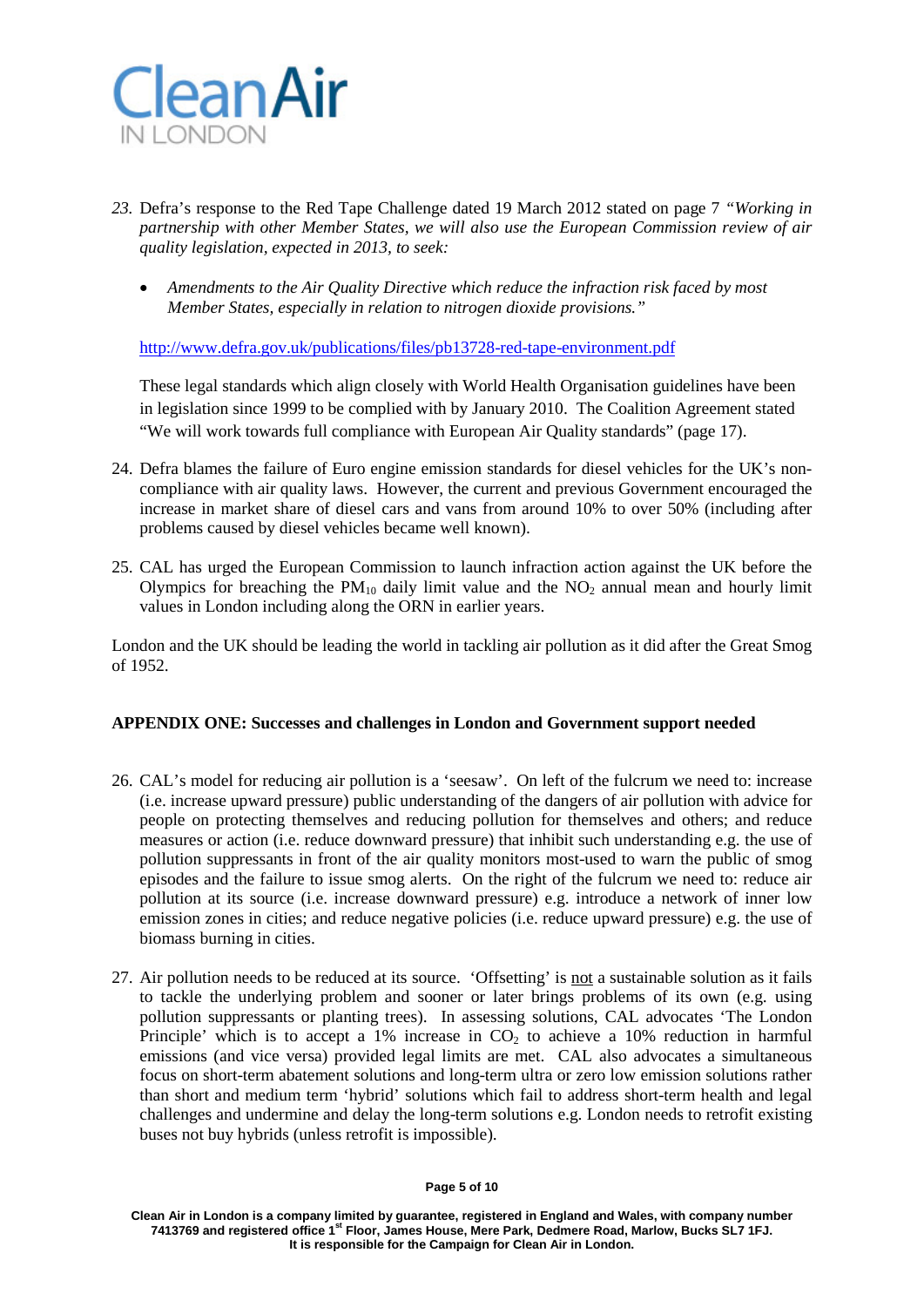

- 28. Boris Johnson included no new policies to tackle air pollution in his Mayoral manifesto. Worse, he showed a lack of understanding of the issue by portraying the 100% discount to the Congestion Charge for Euro 5 (diesel) vehicles with  $CO<sub>2</sub>$  emissions of less than 99g/km as an air quality measure when it is not i.e.  $CO<sub>2</sub>$  in ambient air is not harmful to health. With no new policies, Boris Johnson was given a negative score in a ranking of the Mayoral candidates because he was caught actively suppressing public awareness of air pollution and campaigning with the Government to weaken UK and international air quality laws.
- 29. Successes in London:
	- i. The City of London Corporation's CityAir scheme which needs funding and rollout
	- ii. The Mayor's London Plan which includes a number of protections sought by CAL
	- iii. Health and Wellbeing Boards which will have duties in relation to air pollution from 2013
	- iv. The Mayor made three 'Love London, Go Dutch' cycling promises in the recent election
- 30. Problems in London:
	- i. Lack of leadership on the air pollution issue. No new policies on air pollution from Mayor Johnson for his second term. 'Dead-bat' and 'defusing' the issue when it arises
	- ii. Delaying Phase 3 of the LEZ until January 2012. The London LEZ is two steps and two and a half years behind the central Berlin equivalent
	- iii. The Pollution Suppressor targeting legal compliance rather than the most vulnerable
	- iv. Painfully slow progress on retrofitting London's bus fleet
	- v. Failure to scrap the oldest licenced taxis reportedly because of 'State Aid' fears
	- vi. The Association of London Environmental Health Managers (ALEHM) has highlighted gaps in London's air quality monitoring network, lack of funding and a fragmentation of unified reporting i.e. on the London Air Quality Network (LAQN)
	- vii. The use of biomass boilers, local power generation (CHP) and domestic solid fuel burning. This is a policy 'time bomb' not least because of its consequences for health
	- viii. Working against public understanding of the issue e.g. using 'dust' to describe dangerous airborne particles; a refusal to issue smog alerts even which pollution levels could cause problems for healthy people (who are unlikely to be aware of the issue); and messaging that misleads the public by highlighting reductions in pollution but not the sharp increase in understood health impacts e.g. research showing living or going to school within 150 metres of roads carrying over 10,000 vehicles per day could be responsible for 15-30% of all new cases of asthma in children and chronic obstructive pulmonary disease in adults 65 years of age and older.
- 31. Needed from Government:
	- i. Leadership. A campaign to build public understanding on the scale of those for smoking, alcoholism and illnesses e.g. dementia, lung cancer etc
	- ii. Actions requested by the Environmental Audit Committee which were rejected by the Government e.g. a new air quality strategy lead by the Cabinet Office
	- iii. A network of low emission zones. Germany has 56 LEZs in force or planned. The Berlin LEZ has been the most effective single mitigation measure having reduced  $NO<sub>2</sub>$ ,  $PM<sub>2.5</sub>$ and  $PM_{10}$  concentrations by 5-10%, black carbon by around 50% and Bad Air Days by about 10

#### **Page 6 of 10**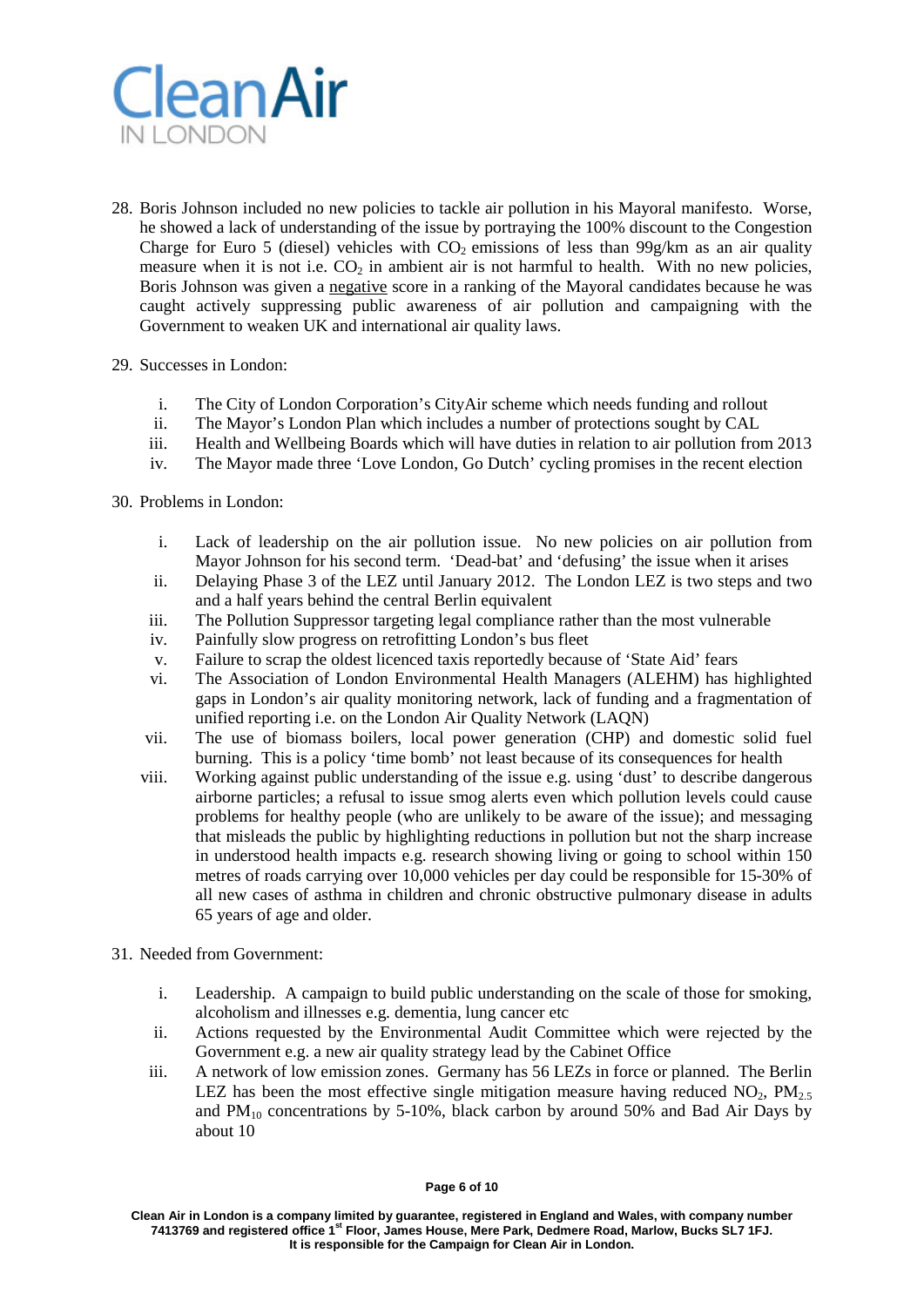

- iv. Joined-up policies on air pollution that take full account of air quality impacts e.g. the Energy Bill and policies that promote CHP, biomass and diesel use <http://www.official-documents.gov.uk/document/cm83/8362/8362.pdf>
- v. Mayor's list of 14 measures in Policy 13 of the Mayor's Air Quality Strategy. Only £10m has been forthcoming. See MQT Question No.: 1293 in May 2012:

*"The Department for Transport has given London £5m to establish the Clean Air Fund of innovative measures, £5m towards the cost of retrofitting up to 1,000 buses with selective catalytic reduction equipment and, through the Green Bus Fund, has given over £18million to fund hybrid buses over the past four years."* <http://mqt.london.gov.uk/mqt/public/question.do?id=40892>

vi. Policies to reduce sharply diesel emissions which are 21 times higher for  $PM_{10}$  than petrol for saloon cars e.g. point of sale information. The International Agency for Research on Cancer, part of the WHO, classifies diesel engine exhaust as "probably carcinogenic to humans". Vehicle manufacturers should be required to offer diesel particulate filter retrofit for their existing diesel vehicle stock. There should be mandatory regular testing of off-road vehicles.

<http://www.theyworkforyou.com/wrans/?id=2011-10-03a.68700.h>

- vii. Stop the use of standby (diesel) generators (in cities) to supply electricity to the grid
- viii. Ask COMEAP to update its 2002 advice on air pollution in the London Underground
- ix. Smog alerts when  $NO_2$ ,  $O_3$ ,  $PM_{2.5}$ ,  $PM_{10}$  and/or  $SO_2$  are expected to be MODERATE for two or more consecutive days or HIGH or VERY HIGH for one or more. Such a policy costs nothing and could save lives and avoid hospitalisations and suffering
- x. Ensure Health and Wellbeing Boards understand that air pollution is likely to be the second biggest public health risk they are responsible for managing
- xi. Ensure before the Olympics that COMEAP's Daily Air Quality Index is used consistently by all alert services per the LAQN e.g. by airTEXT, BBC, Met Office etc [http://www.londonair.org.uk/london/asp/news.asp?NewsId=DAQIwebsitediff&StartIndex](http://www.londonair.org.uk/london/asp/news.asp?NewsId=DAQIwebsitediff&StartIndex=11)  $\equiv 11$
- xii. Who has overall accountability for the success of the Olympic transport plans? Ensure full compliance with air pollution laws including if the M4 bus lane is to be removed

### **CASE STUDY ONE: Smog alerts: the 'wrong sort of air pollution and/or monitoring network'**

- 32. In CAL's view, the issuing of smog alerts when air pollution of any sort is likely to be MODERATE on two or more days or HIGH or VERY HIGH on one or more days is the most obvious first step to building public understanding of the dangers of air pollution. Such alerts can include advice for people on protecting themselves and reducing air pollution for themselves and others.
- 33. There have been seven smog episodes in London already this year. On several occasions air pollution has reached 10/10 on the Daily Air Quality Index (i.e. the worst). On 15 March, the highest concentrations of fine particles  $(PM_{2.5})$  were recorded in London since a new monitoring system was introduced. The London Air Quality Network reported the first HIGH (i.e. 7/10) ozone in 2012 in Sevenoaks – Greatness Park between 22 and 29 May 2012. See: <http://www.londonair.org.uk/london/asp/publicepisodes.asp?region=0>

**Clean Air in London is a company limited by guarantee, registered in England and Wales, with company number 7413769 and registered office 1st Floor, James House, Mere Park, Dedmere Road, Marlow, Bucks SL7 1FJ. It is responsible for the Campaign for Clean Air in London.**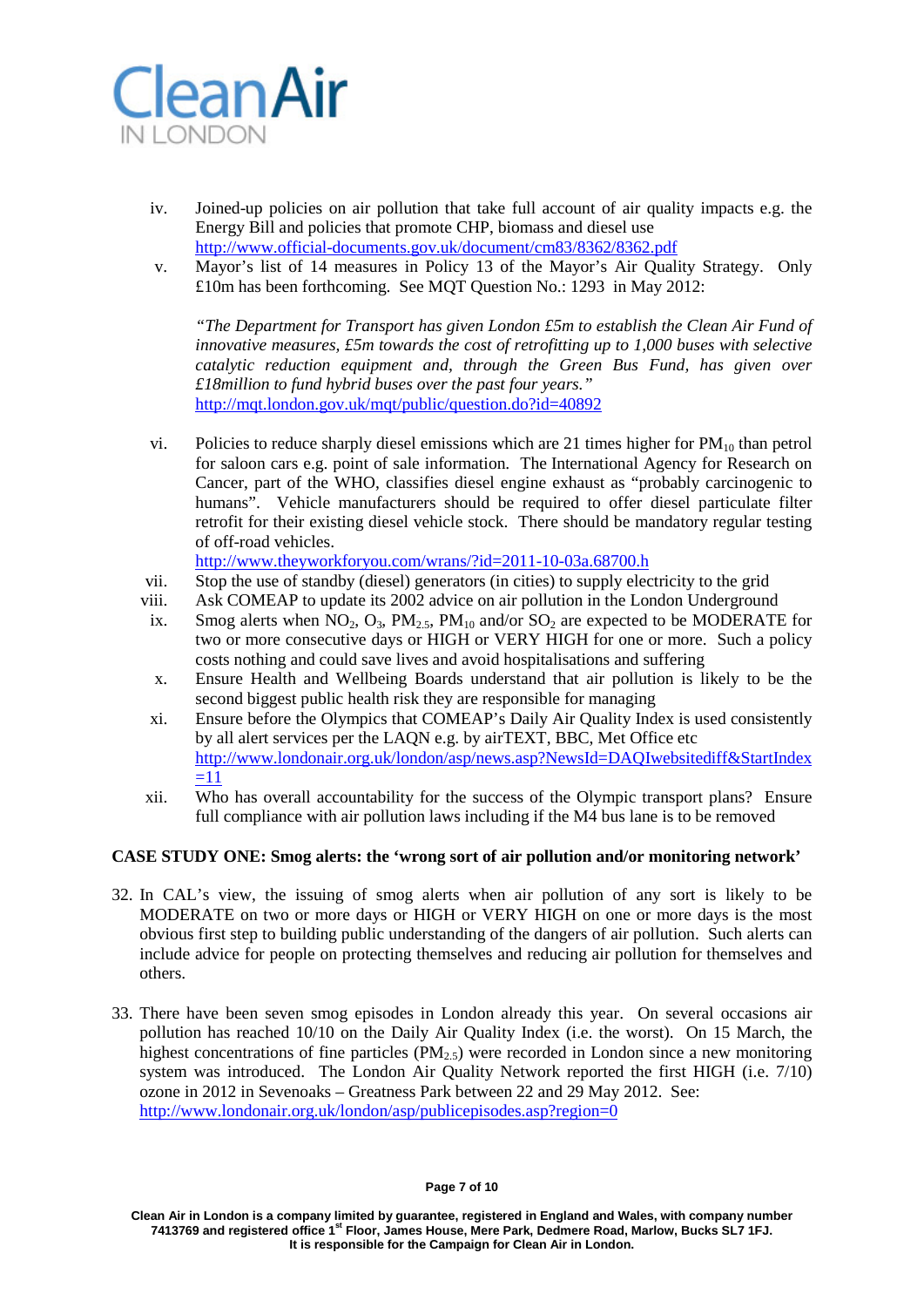

- 34. R Atkinson et al titled 'Links between urban ambient particulate matter and health time series analysis of particles metrics' found an association between cardiovascular mortality and the previous day particle concentrations. See: <http://www.environment-health.ac.uk/Staff/Publications/Atkinson.pdf>
- 35. The previous Government estimated 46 to 212 early deaths in London attributable to ozone and 85 attributable to short-term exposure to  $PM_{10}$  in the "Summer Smog" of 2003. See:
	- [http://uk-air.defra.gov.uk/reports/cat09/0401130931\\_heatwave2003.pdf](http://uk-air.defra.gov.uk/reports/cat09/0401130931_heatwave2003.pdf)
- 36. On 27 February 2012, the Environmental Audit Committee published the Government's response to its further inquiry into air quality which stated "The Government strongly supports and welcomes campaigns to improve understanding of the public health impact of air pollution at local level and agrees that better public awareness is vital." (paragraph 57). <http://www.publications.parliament.uk/pa/cm201012/cmselect/cmenvaud/1820/182002.htm>
- 37. On 21 April 2011, Defra issued a '**press release**' titled 'High air pollution episode warning: First summer smog of 2011'. It resulted in national media coverage including on the front page of leading newspapers. See: <http://www.defra.gov.uk/news/2011/04/21/summer-smog/>
- 38. On 3 April 2012, Defra issued an '**Information bulletin**' titled 'Air pollution' that did not mention ozone (and unusually cannot be printed). It seemed to be issued in response to ridicule from the Telegraph newspaper the previous weekend. The only coverage of it, as far as CAL is aware, was in the Telegraph the following weekend. See: <http://www.defra.gov.uk/news/2012/04/03/air-pollution/>
- 39. On 16 April 2012, an Environment Minister told Ben Bradshaw MP ["DEFRA](http://en.wikipedia.org/wiki/DEFRA) has also undertaken to issue a **press release** when the first ozone episode occurs each year." See: <http://www.theyworkforyou.com/wrans/?id=2012-04-16b.100484.h>
- 40. On 24 May 2012 a Defra official was quoted in *AirQualityNews* as saying:

Speaking to *AirQualityNews*, a spokeswoman for Defra said that as yet only moderate levels of ozone had been recorded across the capital by the government and any high ozone readings would be publicised immediately.

She said: "If there is an episode of smog we would issue alerts in the form of an **information bulletin**, but we haven't reached high ozone levels yet. Defra would also issue a bulletin at the beginning of the smog season, although there is no legal requirement for us to do so. We have monitoring stations across the country which are updated throughout the day."

- 41. CAL considers it very odd that Defra says 'better public awareness is vital' but then chooses not to issue press releases during smog episodes when health advice may avoid premature cardiovascular mortality. It seems it's the 'wrong sort of air pollution' or the 'wrong sort of monitoring network' for issuing press releases. To compound the problem, the Mayor of London says it is the Government's responsibility to issue smog alerts, not him.
- 42. Policy 12 of the Mayor's Air Quality Strategy titled 'Raising public awareness of air quality issues' states *"The Mayor will encourage individuals to take action to improve air quality and*

#### **Page 8 of 10**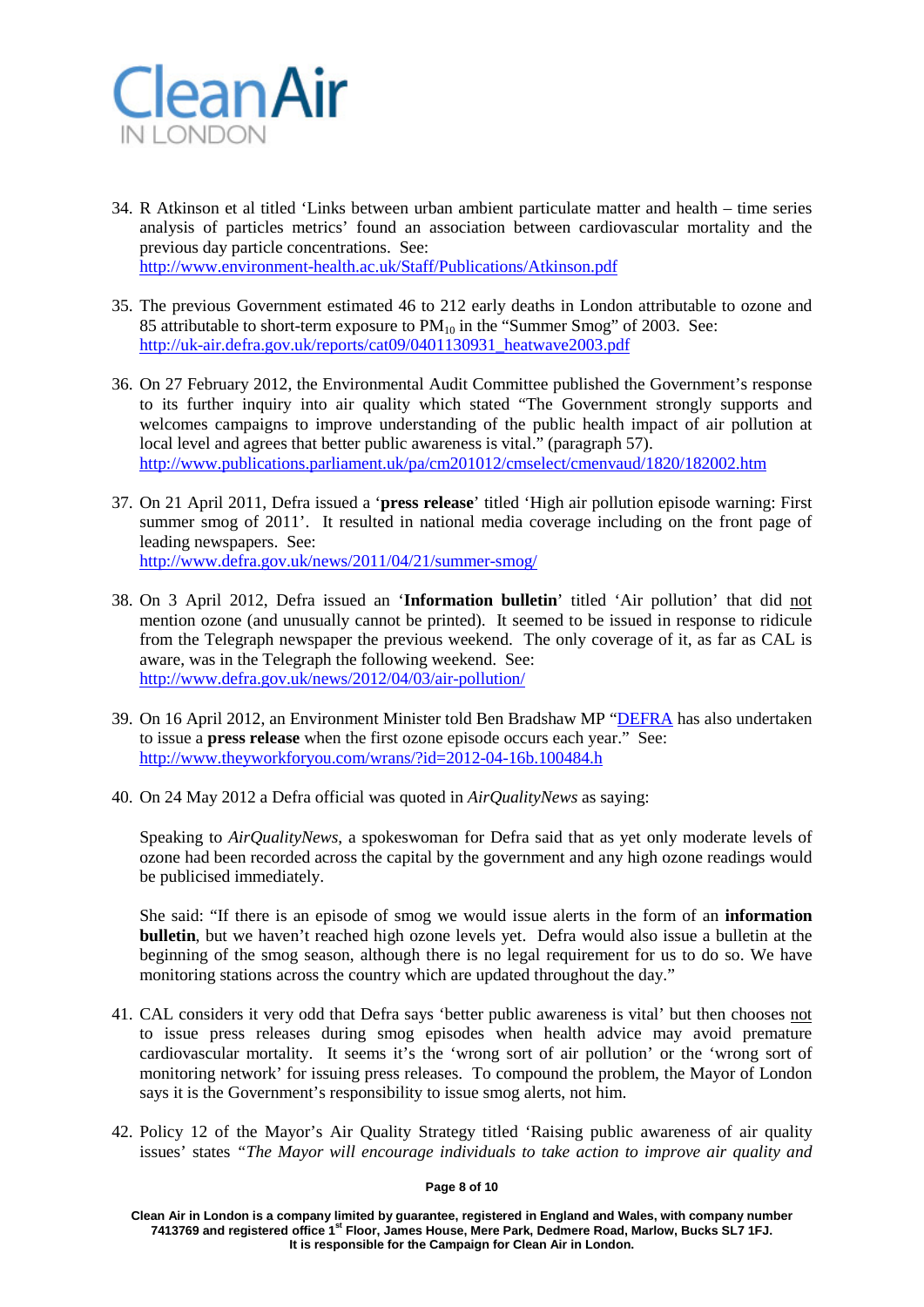

*will encourage the provision of targeted information about air quality to people most at risk from the health effects of air pollution".*

43. A spokesperson for the Department for Environment, Food and Rural Affairs (Defra) was quoted on YourLocalGuardian.co.uk on 4 June 2012:

*"We want to keep improving air quality and reduce the impact it can have on human health and the environment.*

*"Our air quality has improved significantly in recent decades and is now generally very good, and almost all of the UK meets EU air quality limits for all pollutants."*

*"There are some limited areas where air pollution remains an issue but that's being dealt with by the air quality plans, which set out all the important work being done at national, regional and local levels to make sure we meet EU limits as soon as we can."*

[http://www.yourlocalguardian.co.uk/news/9740919.Not\\_enough\\_smog\\_alerts\\_for\\_polluted\\_Putne](http://www.yourlocalguardian.co.uk/news/9740919.Not_enough_smog_alerts_for_polluted_Putney/)  $V/$ 

44. In CAL's opinion, the Government is consistently failing to warn the public or 'covering-up' the biggest public health risk after smoking.

# **CASE STUDY TWO: Olympic and Paralympic Route Network and associated transport arrangements (ORN/PRN)**

- 45. We were promised the 'greenest Games ever'.
- 46. All this matters for London and the Olympics since limit values must not be exceeded once attained and air pollution may not be worsened where limit values are already breached. CAL has sought assurances about the impact of the Olympic Route Network after the Strategic Environmental Assessment for the Olympic Transport Plan admitted in February 2011 *"However, the number of daily mean exceedances at some roadside sites is anticipated to be more than the allowable number of exceedances."*
- 47. When asked at the Transport Committee "Will the transport arrangements lead to breaches of air quality law?", the Secretary of State for Transport said "The short answer is no". When pressed, she went on to say that "The overall assessment was that those differences were not material enough to change the decision" and hopefully they would be "few and far between".
- 48. CAL's solicitors have written to Transport for London (TfL) saying we remain concerned that *"the approach taken by TfL to assessing and mitigating the air quality impacts of the ORN/PRN will fail to protect the health of Londoners and is unlawful and fails to meet the obligations of the Air Quality Standards Regulations 2010".*
- 49. A TfL report in March 2012 said that pollution suppressants would be used to mitigate increases in  $PM_{10}$  caused by the ORN/PRN and related traffic arrangements. See:

<http://www.tfl.gov.uk/assets/downloads/corporate/tfl-orn-air-quality-report-march-2012.pdf>

#### **Page 9 of 10**